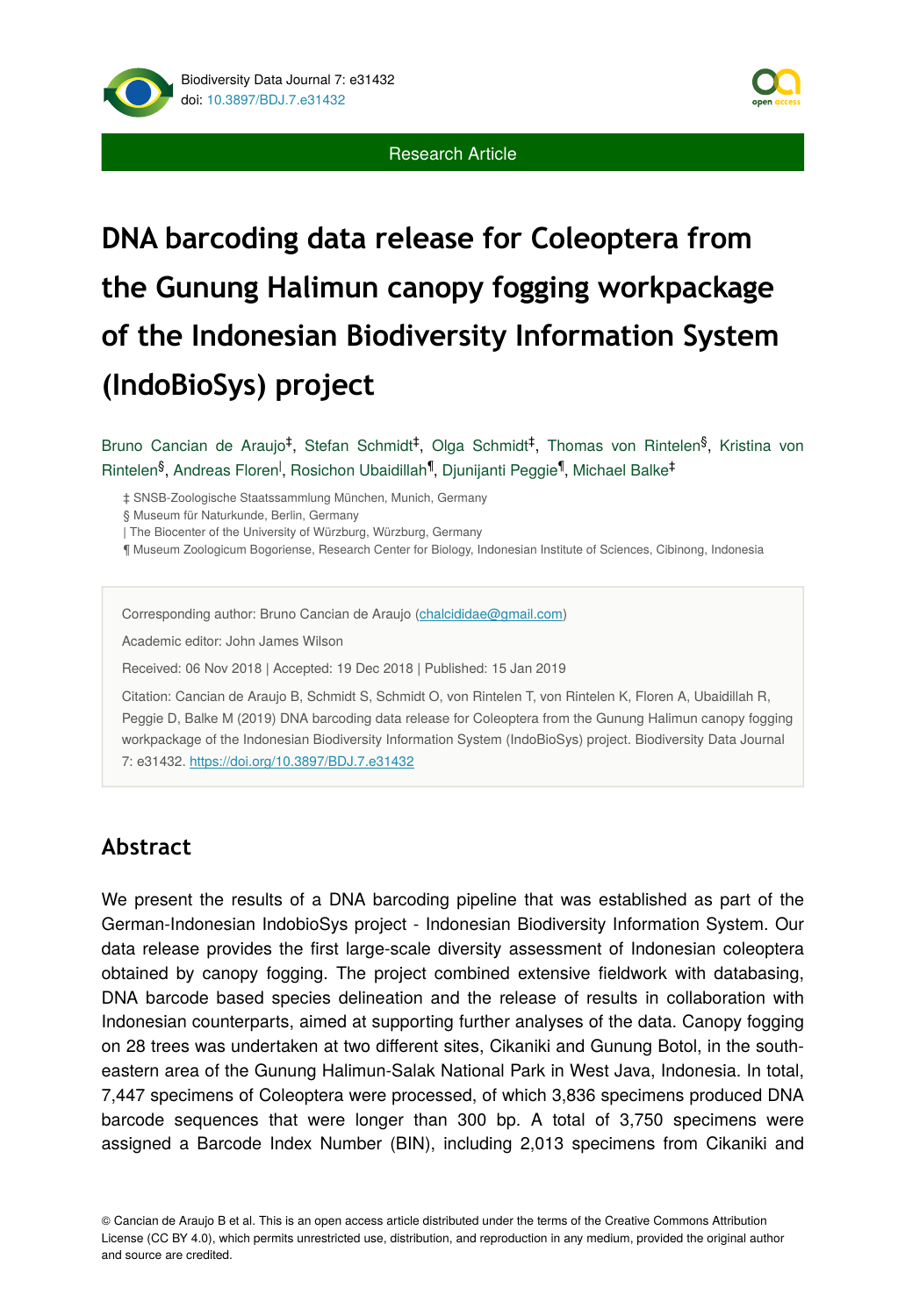1,737 specimens from Gunung Botol. The 747 BINs, that were obtained, represented 39 families of Coleoptera. The distribution of specimens with BINs per tree was quite heterogeneous in both sites even in terms of the abundance of specimens or diversity of BINs. The specimen distribution per taxon was heterogeneous as well. Some 416 specimens could not be identified to family level, corresponding to 72 BINs that lack a family level identification. The data have shown a large heterogeneity in terms of abundance and distribution of BINs between sites, trees and families of Coleoptera. From the total of 747 BINs that were recovered, 421 (56%) are exclusive from a single tree. Although the two study sites were in close proximity and separated by a distance of only about five kilometres, the number of shared BINs between sites is low, with 81 of the 747 BINs. With this data release, we expect to shed some light on the largely hidden diversity in the canopy of tropical forests in Indonesia and elsewhere.

## **Keywords**

Beetles, BIN, biodiversity, BOLD, Cikaniki, collecting methods, databasing, DNA barcoding, Gunung Botol, Insecta, inventory, Java, monitoring

## **Introduction**

Insects and other invertebrates account for over 97% of multicellular animal species diversity (Groombridge 1992) and their predominance stresses the importance of incorporating invertebrate data into studies on biodiversity, ecology and conservation (e.g. Myers et al. 2000, Myers and Mittermeier 2003). At the same time, the high species diversity in tropical regions (Groombridge 1992), the need for processing samples with large numbers of individuals and high levels of endemism often prevent them from being incorporated into biodiversity related research projects, leading to a strong taxonomic bias in biodiversity data (Troudet et al. 2017). Sorting samples with thousands of specimens and their identification to species level is challenging and often virtually impossible, but it is the basis for downstream applications. Traditional methods using morphological approaches suffer from lack of taxonomic specialists (Wheeler and Cracraft 1996, Wheeler 2004). Recent advances in molecular biodiversity assessment employing DNA barcoding allow the discovery and characterisation of large numbers of specimens in a short timeframe. DNA barcoding sets out to overcome the problem of a fast and reliable biodiversity assessment (e.g. Hebert et al. 2003, Janzen et al. 2009). The method has proven to be exceedingly efficient and useful as a tool for both the reliable and fast identification of animals and plants and for the discovery of new species. The method allows the characterisation of a large numbers of specimens and species with high accuracy in a short amount of time and, most importantly, provides the data that are needed for ecological research, monitoring, conservation and biodiversity studies.

Here we focus on Indonesia, one of the most biodiversity rich countries on Earth, with its diversity, however, largely undiscovered and not described scientifically (Fig. 1).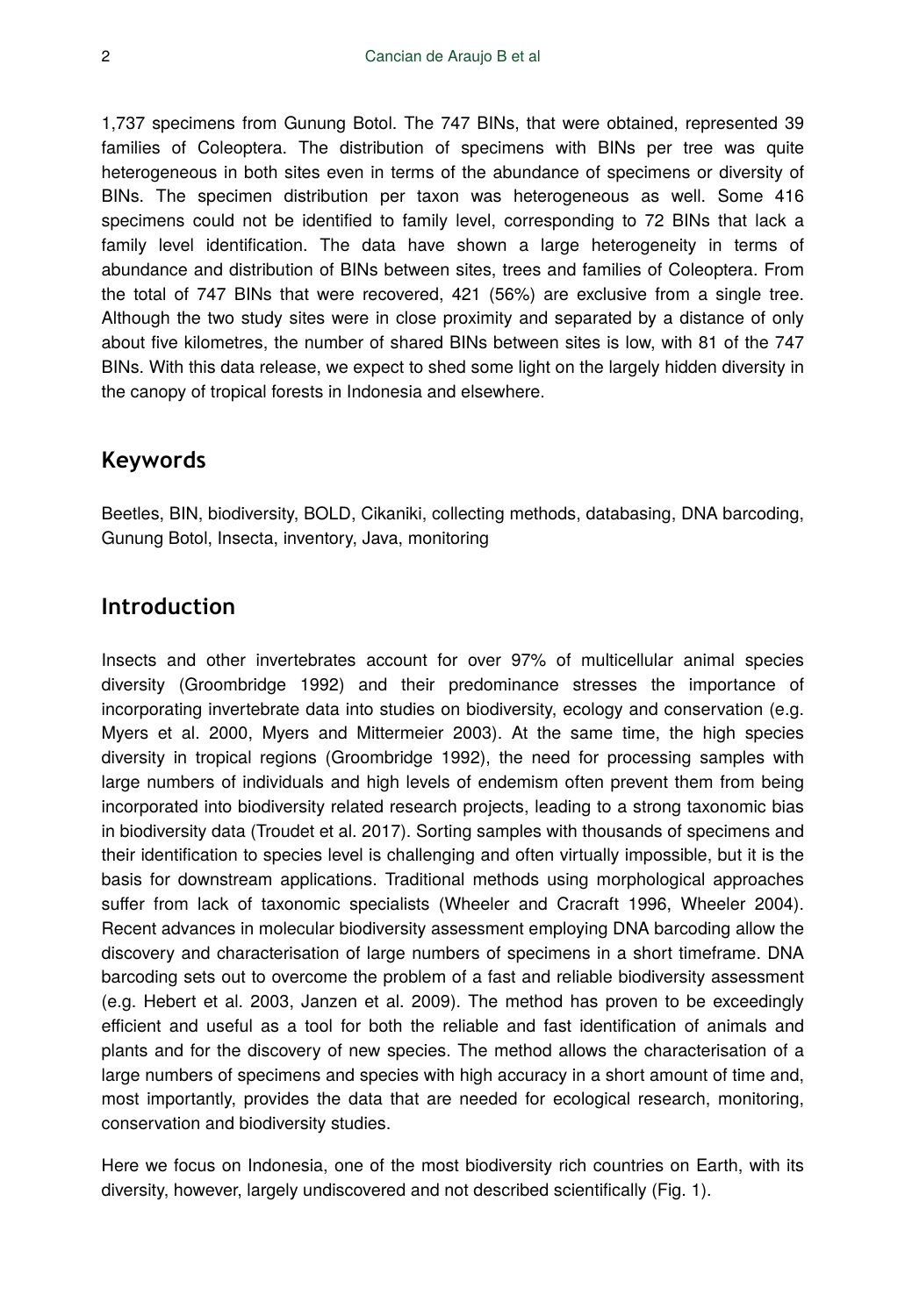

#### Figure 1. doi

Heat map showing the worldwide distribution of occurrence records provided by the Global Biodiversity Information Facility (GBIF, [www.gbif.org,](https://www.gbif.org/) accessed on 15-Dec-2018). Only 0.19% of the approximately one billion occurrence records that are accessible through GBIF are from Indonesia (blue ellipse), despite Indonesia's being amongst the top global biodiversity hotspots.

The Indonesian archipelago comprises two of the world's biodiversity hotspots, i.e. areas with a high degree of endemic species that are highly threatened by loss of habitats (see Mittermeier et al. 1997, Myers et al. 2000, Bruyn et al. 2014, Ceballos et al. 2015). Its insular character and complex geological history led to the evolution of megadiverse fauna and flora on the global scale (Lohman et al. 2011, Rintelen et al. 2017). The challenges that the taxonomic inventory of the local fauna faces is summarised by Cancian de Araujo (in prep.).

To accelerate the biodiversity discovery process, as well as to increase our knowledge about the archipelago fauna, the German-Indonesian IndoBioSys project [\(IndoBioSys,](http://indobiosys.org/) Indonesian Biodiversity Discovery and Information System) combines species discovery and species characterisation using morphology and DNA sequence data (e.g. Rintelen et al. 2017, Cancian de Araujo et al. 2018, Cancian de Araujo et al. 2017, Schmidt et al. 2017). The major aim of this still ongoing project is to develop a standardised and sustainable biodiversity discovery workflow to accelerate the process of species discovery from underexplored biodiversity-rich areas like Indonesia. This primarily includes biodiversity data (e.g. from sampling, identification, imaging and storing of specimens), but also information on promising target taxa with a high potential for biotechnological research (such as for the discovery of new anti-infective compounds: functional screening approach). A preliminary project summary can be found in Rintelen (2018).

Here, we present the results of a DNA barcoding pipeline to provide the first objective diversity assessment of Indonesian forest canopy Coleoptera. This is based on the canopy fogging workpackage of the German-Indonesian IndoBioSys project ([IndoBioSys](http://indobiosys.org/)) that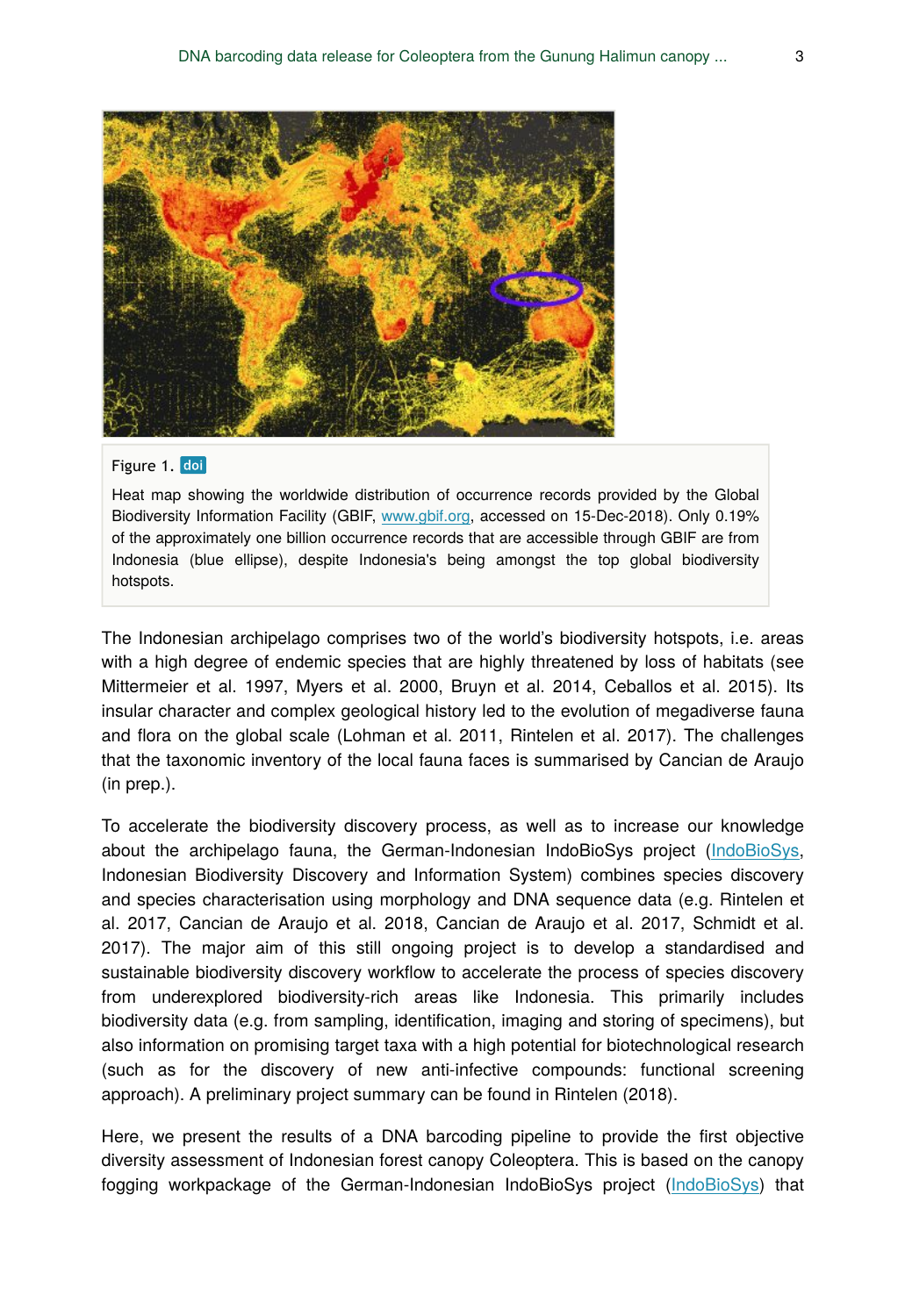combined extensive fieldwork in the Gunung Halimun-Salak National Park in West Java with databasing, molecular species delineation and joint release of results in support of further analysis. A project outline was provided by Cancian de Araujo et al. (2017) and the working principle was further elaborated by Cancian de Araujo et al. (2018).

## **Methods**

Data are stored in and were analysed with the Barcode of Life Data Systems ([BOLD](http://www.boldsystems.org/)). A summary of fieldwork and laboratory procedures related to this study are given in Cancian de Araujo et al. (2017) and Schmidt et al. (2017). Methodological steps specific to the work package presented here are described below.

#### **Fieldwork and processing of samples**

Canopy fogging was performed at two different sites, Cikaniki and Gunung Botol, in the south-eastern part of the Gunung Halimun-Salak National Park in West Java, Indonesia (Fig. 2). Both sites are separated from each other by about five kilometres of continuous forest and by a difference in altitude of about 600 metres, with Cikaniki at 1,100 m a.s.l. and Gunung Botol at 1,700 m a.s.l. Altogether, 28 trees were sampled (Table 1), 17 at Cikaniki and 11 at Gunung Botol.

| Table 1.<br>Number of trees per species and site of sampling |                        |                |                     |
|--------------------------------------------------------------|------------------------|----------------|---------------------|
| Family                                                       | <b>Species</b>         | Cikaniki       | <b>Gunung Botol</b> |
| Annonaceae                                                   | Polyalthia subcordata  | $\overline{2}$ |                     |
| Elaeocarpaceae                                               | Sloanea sigun          | 4              | 2                   |
| Fagaceae                                                     | Litocarpus indutus     | 6              | 3                   |
| Fagaceae                                                     | Castanopsis javanica   | 3              |                     |
| Hamamelidiaceae                                              | Altingia excelsa       | 1              |                     |
| Lauraceae                                                    | Litsea sp.             |                | 2                   |
| Melastomataceae                                              | Memecylongar cinioides |                |                     |
| Theaceae                                                     | Schima wallichii       |                | 4                   |

Specimens were collected using an insecticidal fogging technique (Floren 2010). Collecting sheets were placed on the ground under the trees (Fig. 3). As insecticide, a natural pyrethrum was used that degrades into non-toxic components within a few hours after exposure to light. About two hours after the fogging event, insects were transferred to 96% ethanol using brushes and stored at room temperature in the lab for further processing.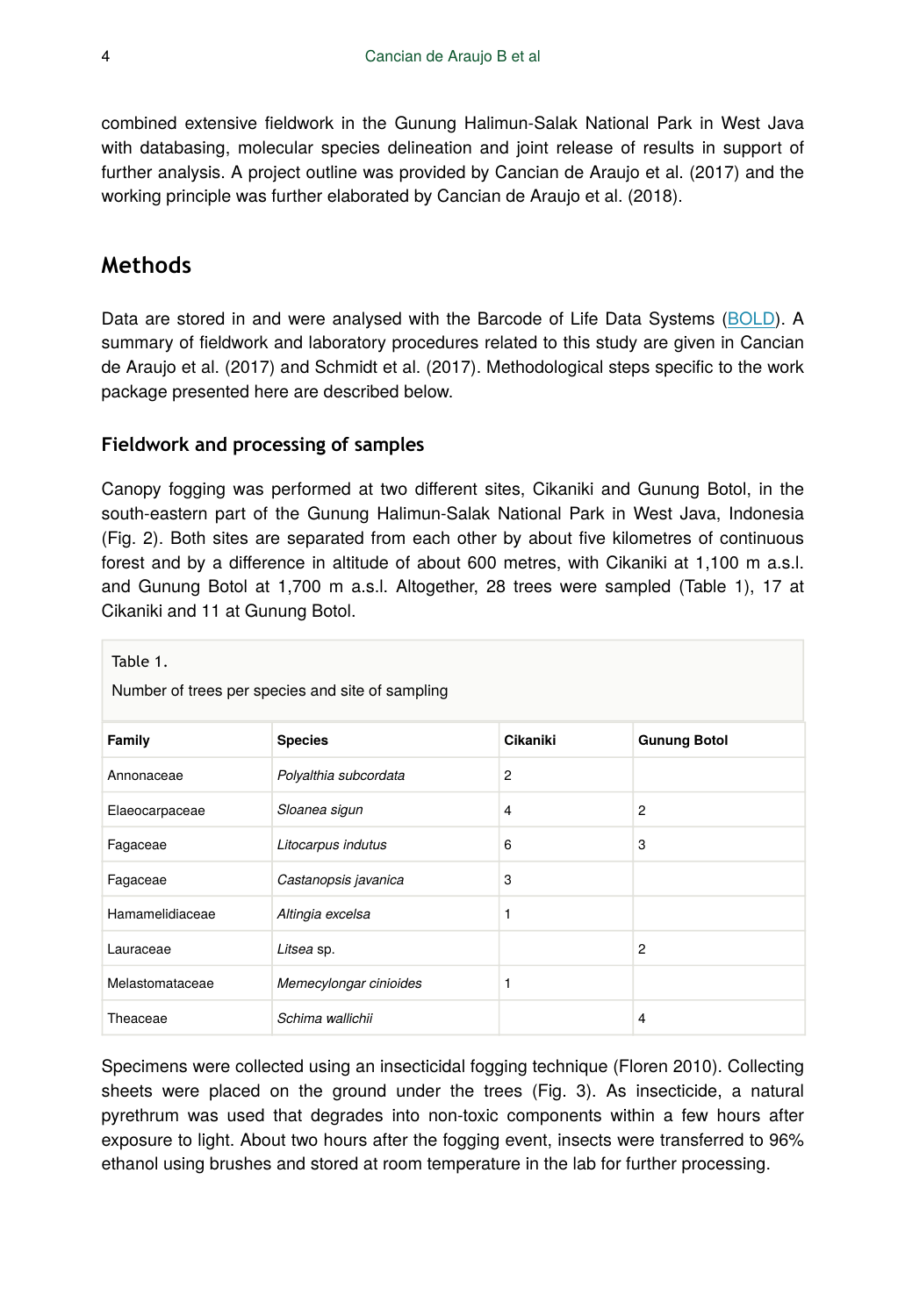

#### Figure 2. doi

Collecting sites in the Gunung Halimun-Salak National Park.



Figure 3. doi Insecticidal fogging technique (images by B. Schurian, MfN Berlin).

The samples were processed at the ZSM in Munich, Germany where they were sorted to ordinal level. All Coleoptera that were used for molecular biodiversity assessment were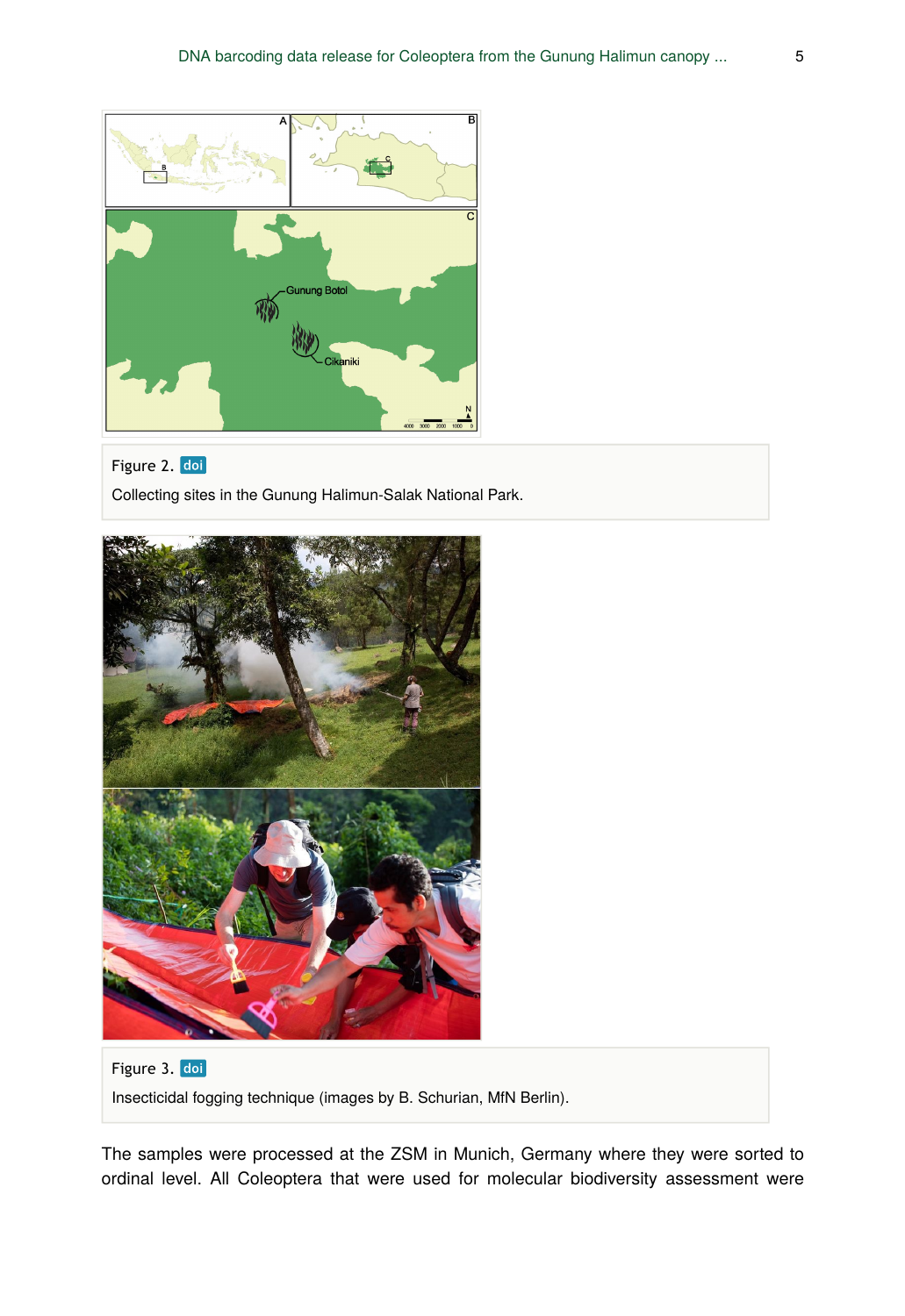mounted on card labels and labelled. All specimens will be repatriated to MZB at the end of the project. This research was conducted under the foreign research permit granted by the Ministry of Research and Higher Education of the Republic of Indonesia number 2B/ TKPIPA/E5/Dit.KI/II/2016.

#### **Terminology**

The terms used to refer to BINs abundance and diversity when presenting and discussing the data are as follows. The term "specimen with sequence" refers to specimens processed that had sequences with a length of least 300 bp, "specimen with BIN" refers to specimens processed that were assigned a BIN by the BOLD system and "exclusive BINs" refers to the number of BINs (pre-existing and new to BOLD) that are unique for a specific site, tree or taxon, in other words, the BINs that are not shared with any other site, tree or taxon.

#### **Data analysis**

Collection and molecular data were downloaded from the BOLD IndoBioSys campaign projects. The records recovered were filtered by insect order and collecting method, those being the records corresponding to "Coleoptera" collected by "fogging", individualised in separate Excel worksheets for data release and descriptive analysis of spatial and diversity distribution.

All specimen data are accessible in BOLD as a single citable dataset  $(dx.doi.org/10.5883/$ [DS-INFOGCOL\)](http://dx.doi.org/10.5883/DS-INFOGCOL). The data include the record identifier, collecting locality, geographic coordinates, elevation, collector and specimen image. Sequence data can be obtained through BOLD and include a detailed LIMS report, primer informationand access to trace files. The sequences are also available on GenBank (accession numbers [MK080571-](http://www.ncbi.nlm.nih.gov/nuccore/MK080571)[MK08](http://www.ncbi.nlm.nih.gov/nuccore/MK084473) [4473](http://www.ncbi.nlm.nih.gov/nuccore/MK084473)).

#### **Specimens identification**

Most specimens were identified at the family level before submission to the molecular analysis pipeline and to the BOLD platform. After BIN assignment by the BOLD system, specimens that were not identified at the family level and which succeed in receiving a BIN were identified by using the BOLD identification system (BOLD taxonomy match). The BINbased identification was double-checked by comparing images with images of previously identified specimens and, if necessary, using a tree-based identification approach (NJtrees).

## **Results**

In total, 7,447 specimens of Coleoptera were processed. From those, 3,836 specimens produced CO1-5P sequences longer than 300 base pairs, representing a success rate of 50.35%, with 3,750 of those specimens receiving a BIN. In total, it corresponded to 747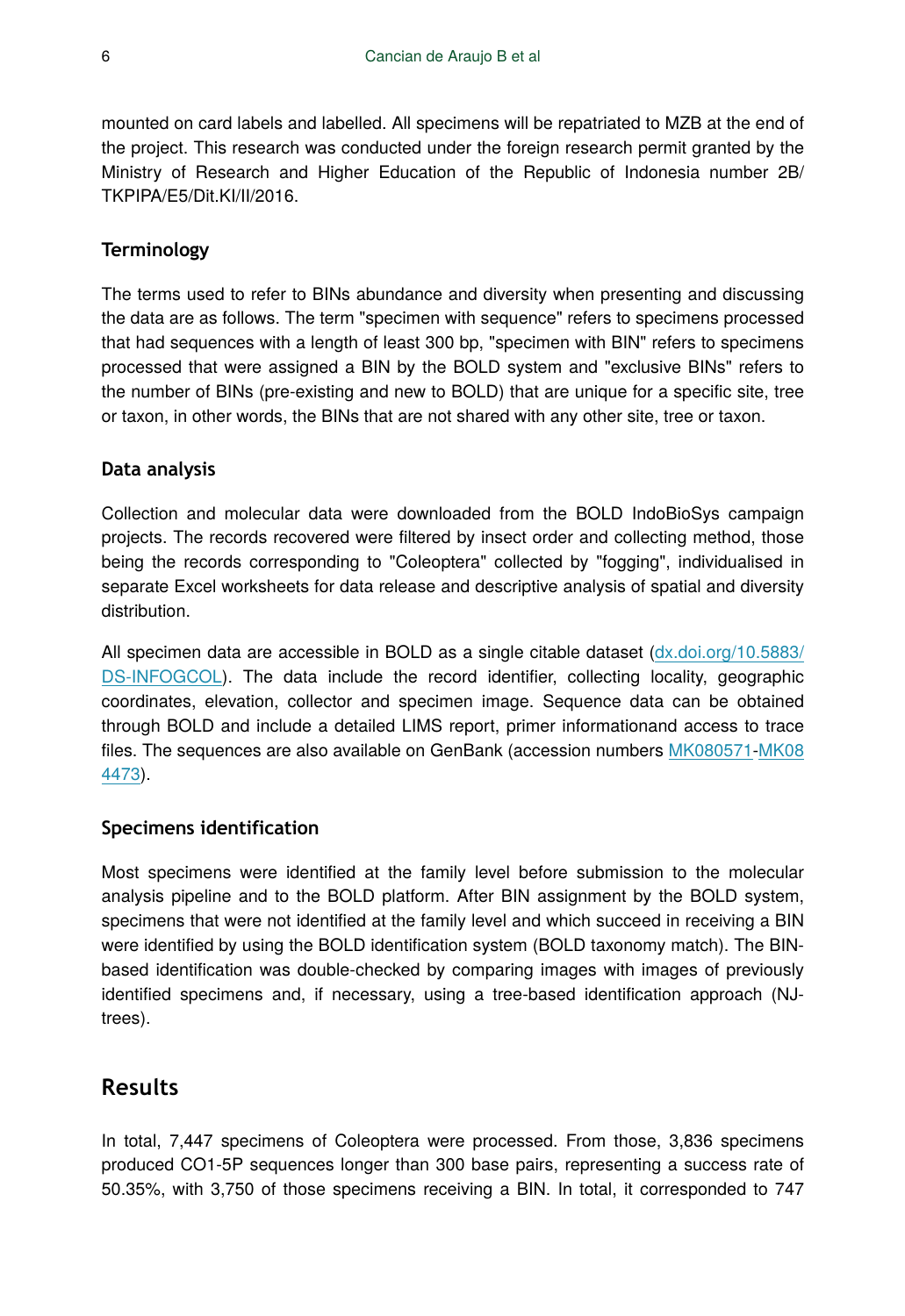BINs, distributed heterogeneously over 39 families of Coleoptera. The total amount of specimens with BINs was evenly distributed between the two sites being 2,013 specimens (53.68%) for Cikaniki and 1,737 specimens (46.32%) for Gunung Botol. Despite that, the diversity of BINs found in both sites was not as even as that, with 557 BINs found in Cikaniki and 271 BINs found in Gunung Botol corresponding, respectively, to 67.27% and 32.73% of the BINs diversity. The distribution of specimens with BINs per tree was quite heterogeneous in both sites (especially in Cikaniki) even in terms of the abundance of specimens or diversity of BINs. In terms of abundance, tree 25 from Cikaniki contributed only 10 specimens with BINs when tree 29, at the same site, contributed 448 specimens with BINs, a difference of 44.8 times (Fig. 4). For Gunung Botol, the tree contribution was more even with a difference of 5.59 times between the tree that contributed less (tree 35, 59 specimens with BINs) and the tree that has contributed more (tree 33, 330 specimens with BINs). In terms of diversity, the largest difference was in Cikaniki with tree 29 contributing 20.5 times more BINs than tree 25 (185 and 9 BINs, respectively). The BIN sharing between the two sites was low with only 81 BINs shared, meaning that 429 BINs were found exclusively at Cikaniki and 190 BINs were found exclusively at Gunung Botol.



BIN distribution per site and tree.

The specimen distribution per taxon was heterogeneous as well, with only one family (Chrysomelidae) revealing 961 specimens with BINs, more than a quarter of the total found. The two families with most specimens (Chrysomelidae and Staphylinidae) contributed more to the total of specimens with BINs than all other families together with the 25 families with fewer specimens contributing with less than 1% of the total each (Fig.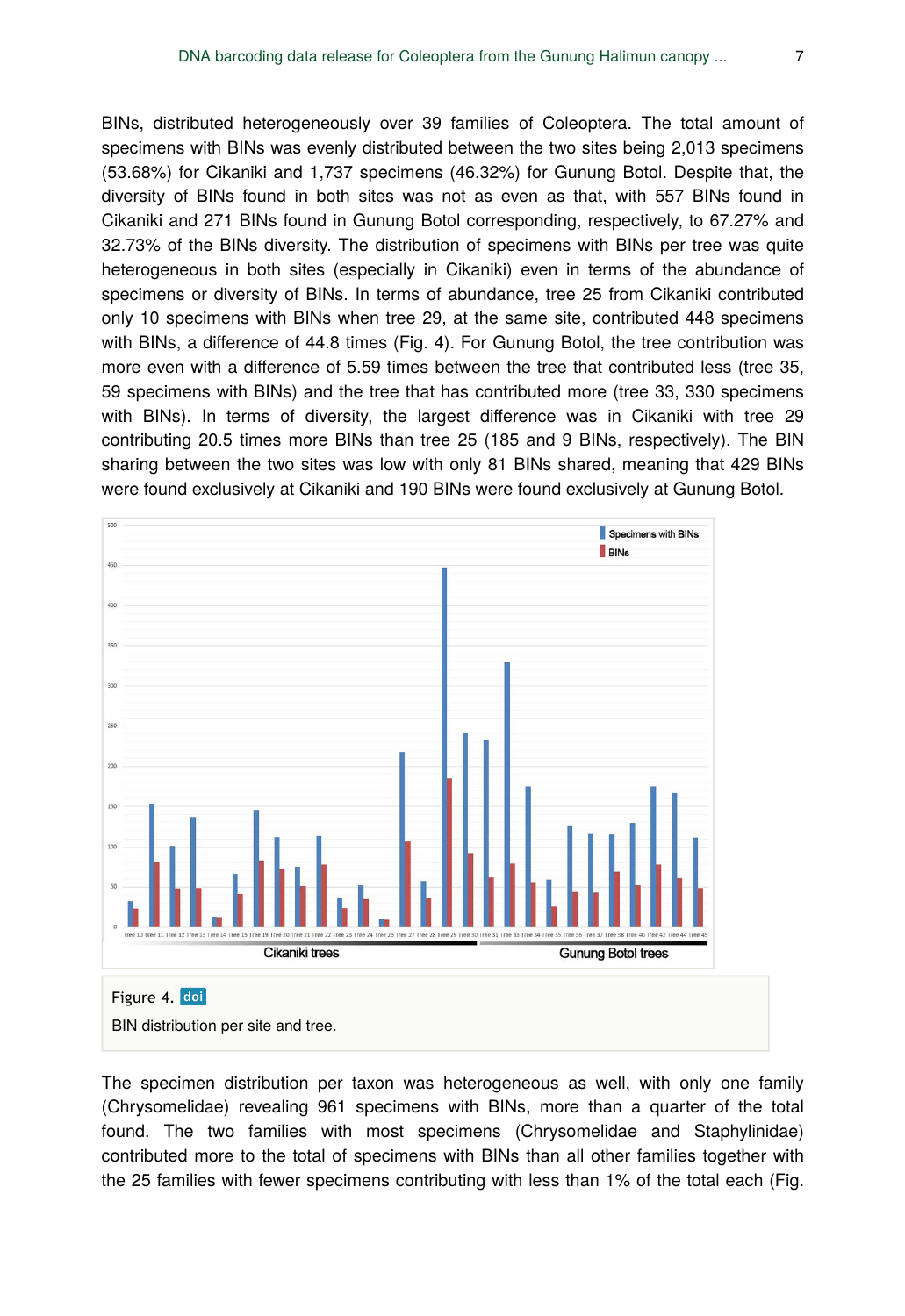#### 8 Cancian de Araujo B et al

5). A total of 416 specimens were not able to be identified to family level corresponding to 72 BINs with no family identification. In terms of diversity, the discrepancy between the families was lower, indicating a more homogenous distribution of BINs per family. Some families as Ptilodactylidae that substantially contributed with the total amount of specimens (202 specimens, 5.4% of the total) did not contribute in the same way for the total diversity (7 BINs, 0.93% of the total). On the other hand, Coccinellidae contributed only 1.7% of the total specimens but 4.1% of the total diversity (Fig. 6).







### Figure 6. doi

Part of the Coccinellidae morphological diversity and its correspondent BINs: **A.** [BOLD:ADG71](http://www.boldsystems.org/index.php/Public_BarcodeCluster?clusteruri=BOLD:ADG7156) [56,](http://www.boldsystems.org/index.php/Public_BarcodeCluster?clusteruri=BOLD:ADG7156) **B.** [BOLD:ADG0348](http://www.boldsystems.org/index.php/Public_BarcodeCluster?clusteruri=BOLD:ADG0348) **C.** [BOLD:ADG7156](http://www.boldsystems.org/index.php/Public_BarcodeCluster?clusteruri=BOLD:ADG7156) **D.** [BOLD:ADH1869](http://www.boldsystems.org/index.php/Public_BarcodeCluster?clusteruri=BOLD:ADH1869) **E.** [BOLD:ADG7156](http://www.boldsystems.org/index.php/Public_BarcodeCluster?clusteruri=BOLD:ADG7156) **F.** [BOLD:](http://www.boldsystems.org/index.php/Public_BarcodeCluster?clusteruri=BOLD:ADG7156) [ADG7156](http://www.boldsystems.org/index.php/Public_BarcodeCluster?clusteruri=BOLD:ADG7156) **G.** [BOLD:ADG3219](http://www.boldsystems.org/index.php/Public_BarcodeCluster?clusteruri=BOLD:ADG3219) **H.** [BOLD:ADG3219](http://www.boldsystems.org/index.php/Public_BarcodeCluster?clusteruri=BOLD:ADG3219) **I.** [BOLD:ADH0801](http://www.boldsystems.org/index.php/Public_BarcodeCluster?clusteruri=BOLD:ADH0801) **J.** [BOLD:ADG3219](http://www.boldsystems.org/index.php/Public_BarcodeCluster?clusteruri=BOLD:ADG3219) **K.** [B](http://www.boldsystems.org/index.php/Public_BarcodeCluster?clusteruri=BOLD:ADC1473) [OLD:ADC1473](http://www.boldsystems.org/index.php/Public_BarcodeCluster?clusteruri=BOLD:ADC1473) **L.** [BOLD:ADC1743](http://www.boldsystems.org/index.php/Public_BarcodeCluster?clusteruri=BOLD:ADC1743) **M.** [BOLD:ADG8109](http://www.boldsystems.org/index.php/Public_BarcodeCluster?clusteruri=BOLD:ADG8109) **N.** [BOLD:ADG0348](http://www.boldsystems.org/index.php/Public_BarcodeCluster?clusteruri=BOLD:ADG0348) **O.** [BOLD:ADG03](http://www.boldsystems.org/index.php/Public_BarcodeCluster?clusteruri=BOLD:ADG0348) [48](http://www.boldsystems.org/index.php/Public_BarcodeCluster?clusteruri=BOLD:ADG0348) **P.** [BOLD:ADG7156](http://www.boldsystems.org/index.php/Public_BarcodeCluster?clusteruri=BOLD:ADG7156) **Q.** [BOLD:ADA5666](http://www.boldsystems.org/index.php/Public_BarcodeCluster?clusteruri=BOLD:ADA5666) **R.** [BOLD:ADD3008](http://www.boldsystems.org/index.php/Public_BarcodeCluster?clusteruri=BOLD:ADD3008) **S.** [BOLD:ADH3343](http://www.boldsystems.org/index.php/Public_BarcodeCluster?clusteruri=BOLD:ADH3343) **T.** [BOLD:A](http://www.boldsystems.org/index.php/Public_BarcodeCluster?clusteruri=BOLD:ADG0264) [DG0264](http://www.boldsystems.org/index.php/Public_BarcodeCluster?clusteruri=BOLD:ADG0264).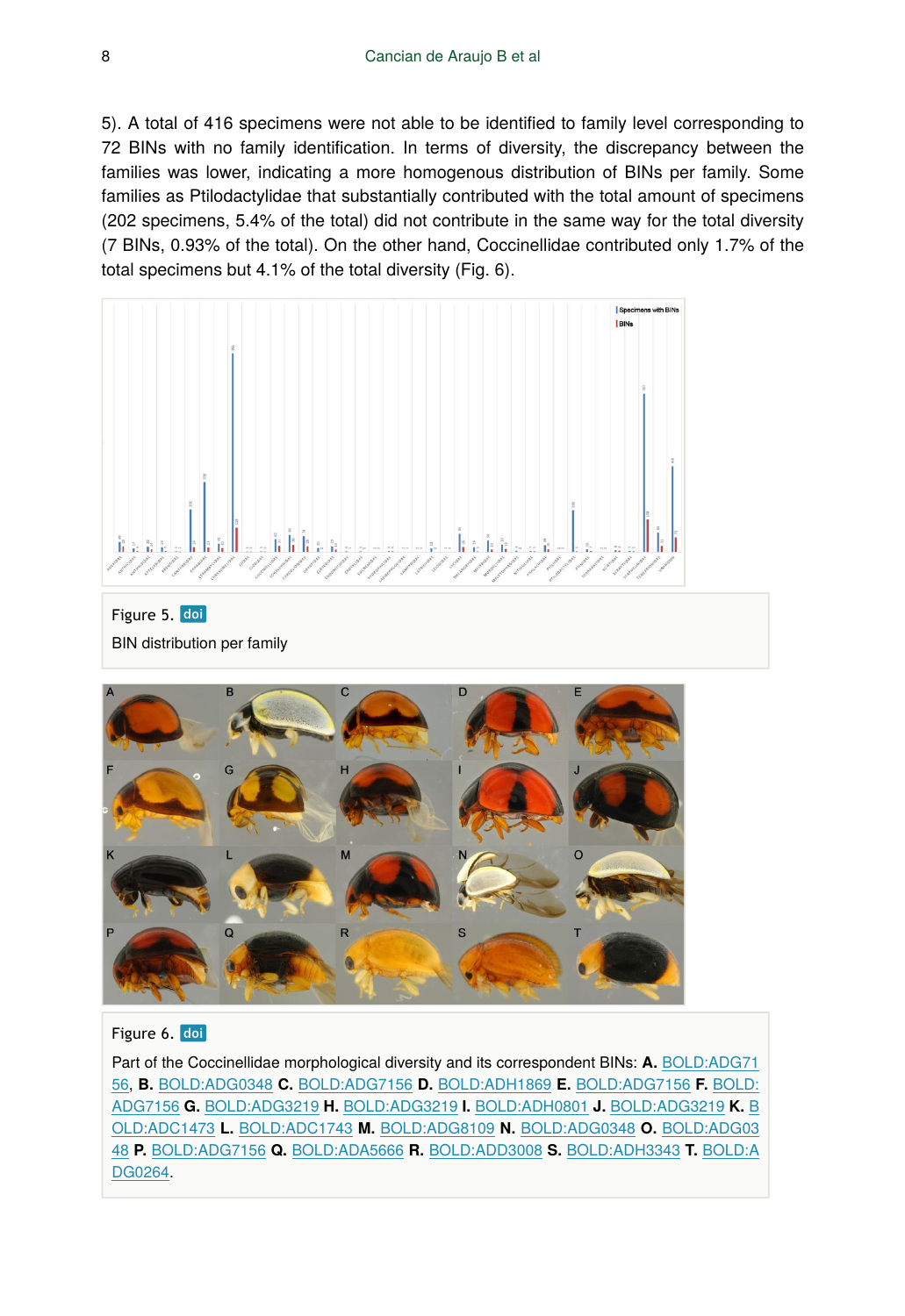## **Discussion**

The data show a large heterogeneity in terms of abundance and distribution of BINs across sites, trees and families of Coleoptera. From the total of 747 BINs found, 421 (56.4%) are exclusive to a single tree. The low amount of BINs shared between Cikaniki and Gunung Botol sites (81 of the 747 BINs) is impressive considering that those sites are separated by only five kilometres of continuous forest. This might suggest a high altitudinal stratification since Cikaniki is on average 600 metres lower than Gunung Botol. This diversity is also not evenly distributed per tree, with the exclusivity of BINs per tree varying between 2.3% to 20.4% of the total of BINs. Tree 29 from Cikaniki site exemplifies the complex distribution of the Coleoptera diversity over this area. Despite being the tree with the largest contribution in terms of specimens and sequences (972 specimens, 448 producing BINs), most of those specimens share the same BIN ending in a diversity of only 185 BINs for this tree, which indicates an ambient with high abundance and low diversity of beetles. Despite that, 74 of those 185 BINs (16.5%) were found exclusively at this tree, showing that this relatively low diversity is potentially endemic.

At the same time, abundance and diversity were not necessarily related when analysing the families of Coleoptera. The family Coccinellidae has shown to be both diverse and abundant (Fig. 7) with 62 specimens in total representing 31 BINs or potential putative species (Fig. 8).



Four putative species (e.g. [BOLD:ADG3219](http://www.boldsystems.org/index.php/Public_BarcodeCluster?clusteruri=BOLD:ADG3219) Fig. 6) were more abundant than others (Fig. 7) and thus could be potential target taxa for a functional screening approach. In contrast, a total of 202 specimens with BINs found in the Ptilodactylidae corresponds to a diversity of only five BINs, a total of 18 specimens with BINs placed as Latridiidae corresponds to only two BINs, as well as the only three specimens with BINs identified as Ciidae sharing the same BIN. It shows that all possible scenarios of relatively high and low abundance and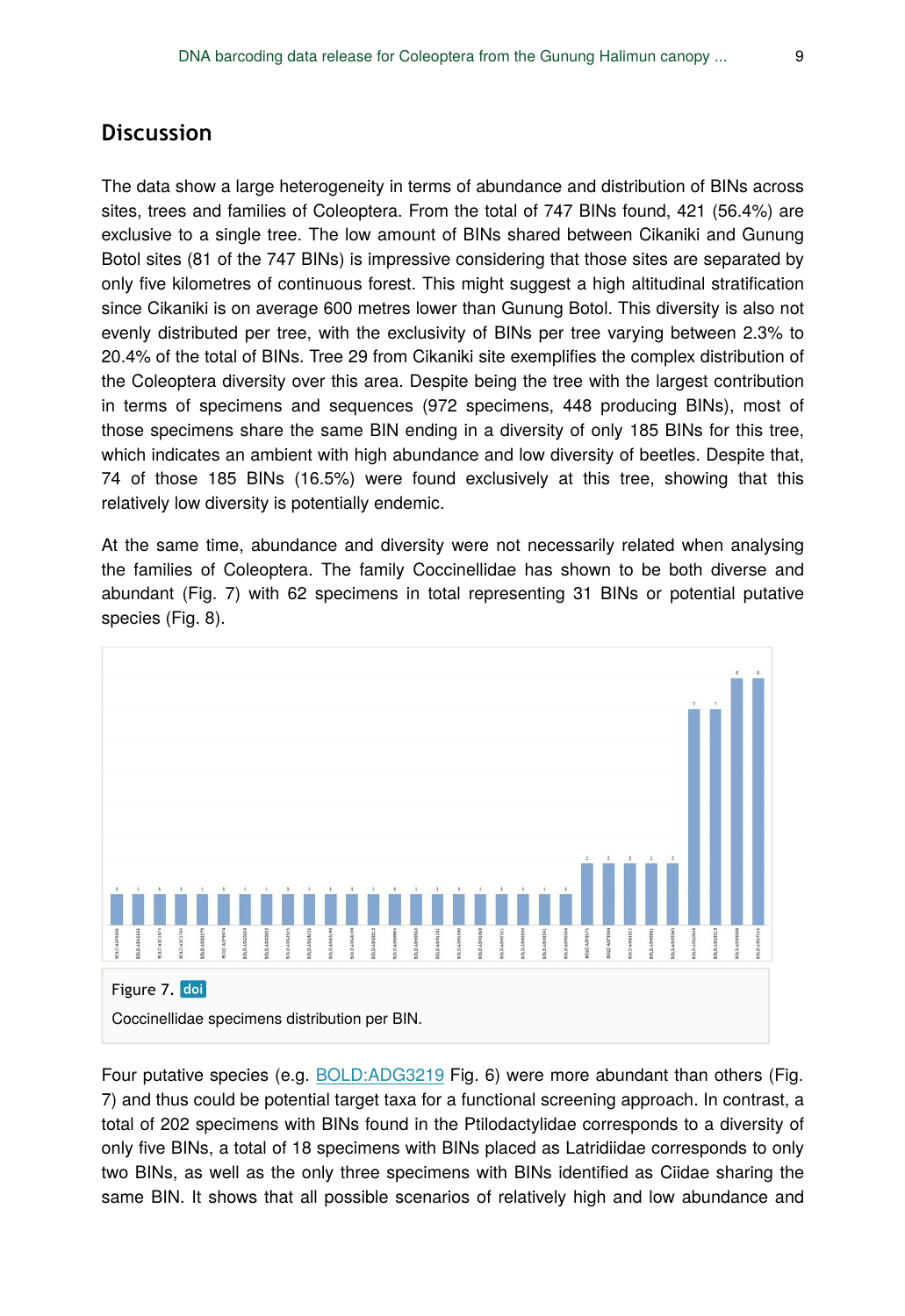diversity are present. When comparing the diversity found in the canopy with data from Malaise trap samples placed at the same sites (Cancian de Araujo et al. in prep.), it shows an obvious compartmentalisation between forest extracts with only 8.38% of BINs shared. A first attempt on understanding this complex diversity was submitted recently by Floren and collaborators as a paramount approach entitled "Integrative ecological and molecular analysis indicate high diversity and strict separation of canopy beetles in tropical mountain forests".



#### Figure 8. doi

Neighbour joining tree (K2P distance model) of Coccinellidae specimens with respective BOLD sample IDs and BINs. The BIN clusters are represented by different colours.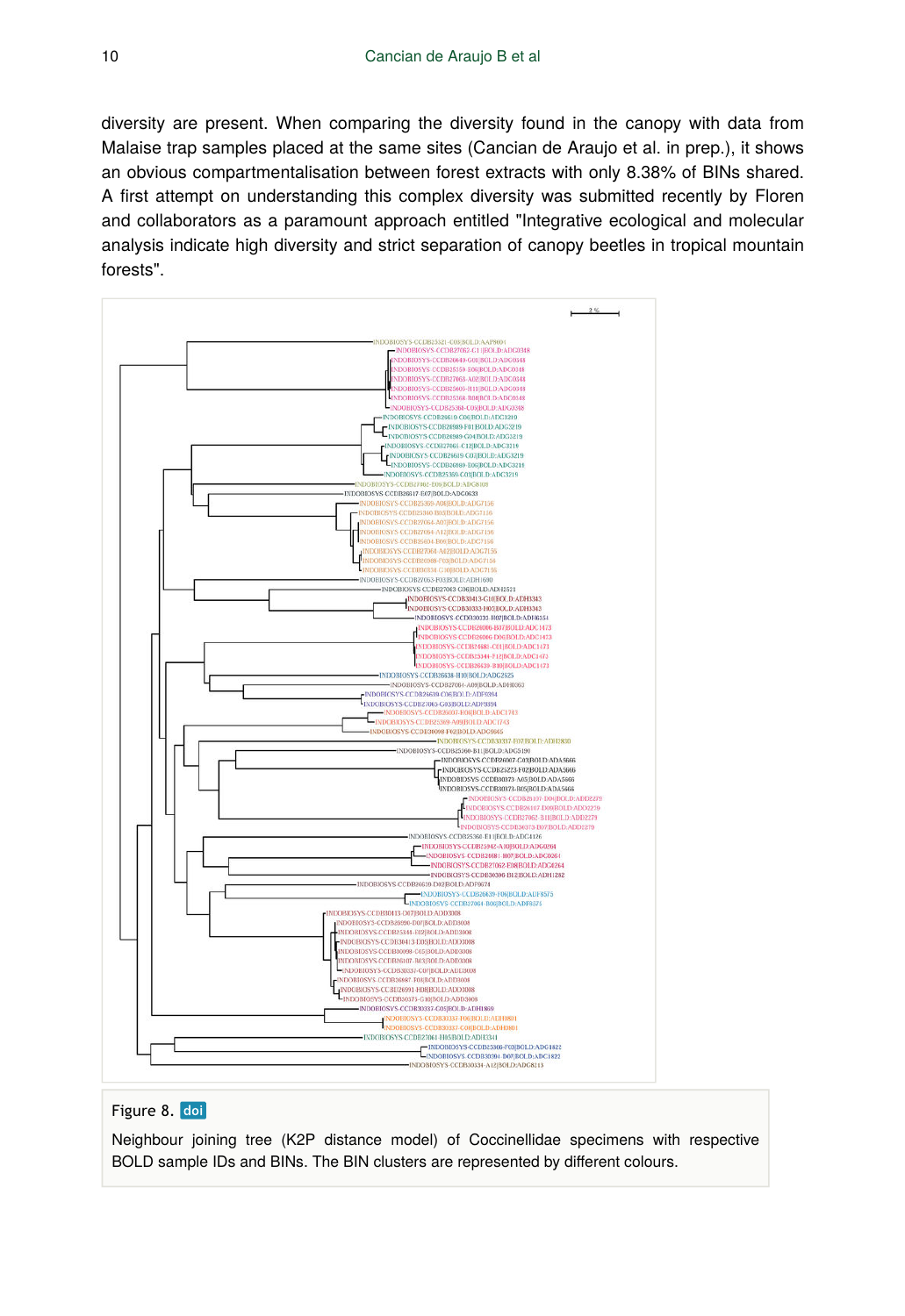With this data release, we expect to highlight the diversity hidden in the canopy of the tropical forests, as well as support and encourage future robust analysis that will help to better understand the processes involved in such an impressive speciation.

The data released here are also an invitation to expert taxonomists to screen the species pages and contribute with further identification, where possible, based on the voucher images.

## **Acknowledgements**

We thank the Ministry of Research and Higher Education of the Republic of Indonesia for providing a foreign research permit to BCA, SS and OS (number 2B/TKPIPA/E5/Dit.KI/ II/2016). The IndoBioSys project was funded by the German Federal Ministry of Education and Research (BMBF) within the bilateral "Biodiversity and Health" funding programme (Project numbers: 16GW0111K, 16GW0112); the Indonesian counterpart institutions were funded by DIPA PUSLIT Biologi LIPI 2015-2016. Many thanks to Dr. Iva Njunjić, Dr. Alexander Riedel and Dr. John James Wilson for their constructive insights and very helpful comments on the manuscript.

## **References**

- Bruyn Md, Stelbrink B, Morley RJ, Hall R, Carvalho GR, Cannon CH, van den Bergh G, Meijaard E, Metcalfe I, Boitani L, Maiorano L, Shoup R, Rintelen Tv (2014) Borneo and Indochina are Major Evolutionary Hotspots for Southeast Asian Biodiversity. Systematic Biology 63 (6): 879‑901.<https://doi.org/10.1093/sysbio/syu047>
- Cancian de Araujo B, Schmidt S, von Rintelen T, Sutrisno H, von Rintelen K, Ubaidillah R, Häuser C, Peggie D, Narakusumo R, Balke M (2017) IndoBioSys - DNA barcoding as a tool for the rapid assessment of hyperdiverse insect taxa in Indonesia: a status report. Treubia 44: 67‑76.<https://doi.org/10.14203/treubia.v44i0.3381>
- Cancian de Araujo B, Schmidt S, Schmidt O, Rintelen Tv, Kilmaskossu A, Panjaitan R, Balke M (2018) From field courses to DNA barcoding data release for West Papua making specimens and identifications from university courses more sustainable. Biodiversity Data Journal 6: e25237.<https://doi.org/10.3897/bdj.6.e25237>
- Ceballos G, Ehrlich PR, Barnosky AD, Garcia A, Pringle RM, Palmer TM (2015) Accelerated modern human-induced species losses: Entering the sixth mass extinction. Science Advances 1 (5): e1400253.<https://doi.org/10.1126/sciadv.1400253>
- Floren A (2010) Sampling arthropods from the canopy by insecticidal knockdown. In: Eymann J, Degreef J, Häuser C, Monje JC, Samyn Y, Vandenspiegel D (Eds) Manual on Field Recording Techniques and Protocols for All Taxa Biodiversity Inventories. 1, 8. ABC Taxa, Brussels, 653 pp. URL: [http://www.abctaxa.be/volumes/volume-8-manual](http://www.abctaxa.be/volumes/volume-8-manual-atbi/chapter-8/Chapter_8.pdf/download/en/1/Chapter%208.pdf?action=view)[atbi/chapter-8/Chapter\\_8.pdf/download/en/1/Chapter%208.pdf?action=view](http://www.abctaxa.be/volumes/volume-8-manual-atbi/chapter-8/Chapter_8.pdf/download/en/1/Chapter%208.pdf?action=view)
- Groombridge B (Ed.) (1992) Global Biodiversity: Status of the Earth's Living Resources. Chapman & Hall, London[. https://doi.org/10.1007/978-94-011-2282-5](https://doi.org/10.1007/978-94-011-2282-5)